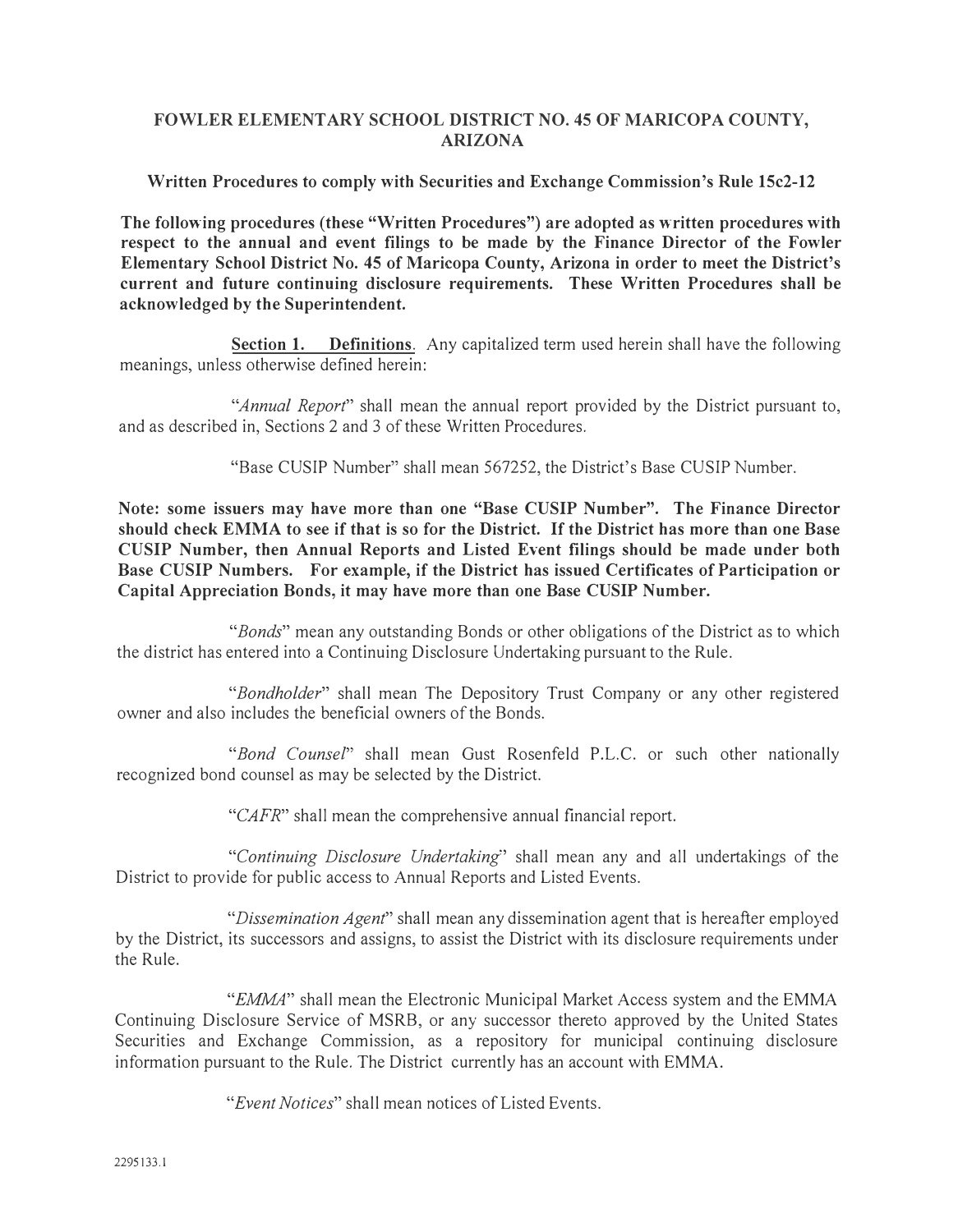*"Listed Events"* shall mean any of the events listed in Section 4 of these Written Procedures.

*"MSRB"* shall mean the Municipal Securities Rulemaking Board or any successor

thereto.

*"Official Statement'* shall mean any final official statement relating to the District's Bonds that are covered by a Continuing Disclosure Undertaking.

*"Rule"* shall mean Rule 15c2-12(b)(5) adopted by the Securities and Exchange Commission under the Securities Exchange Act of 1934, as the same may be amended from time to time.

# **Section 2. Provision of Annual Reports.**

# **2.1 Annual Filing Deadline:**

The District shall, or shall cause a Dissemination Agent to, not later than February 1 of each year (the *"Filing Date"),* provide electronically to MSRB, in a format prescribed by the MSRB, an Annual Report for the fiscal year ending on the preceding June 30 which is consistent with the requirements of Section 3 of these Written Procedures. Currently, filings are required to be made with EMMA; however, if the central filing entity should change, the Finance Director shall thereafter file the successor filing address or entity. If an attempted filing with EMMA is not accepted, or it is indicated that EMMA no longer is the repository for Annual Reports and Event Notices, the Finance Director shall inquire of Bond Counsel or the underwriter for any of the District's Bonds, to learn the then proper filing information.

# **2.2 What Happens If the Annual Report Is Not Timely Filed; Required Action:**

If the District does not provide the Annual Report to EMMA by the Filing Date or if a Dissemination Agent is unable or for any reason fails to provide electronically to EMMA an Annual Report or any part thereof by the Filing Date, the District or the Dissemination Agent, as applicable, shall promptly send a notice to EMMA in substantially the form attached to the District's Continuing Disclosure Undertakings not later than the Filing Date. **Note: even** if **a Dissemination Agent is employed, it is still the District's obligation to complete and timely file the Annual Report and notice of any Listed Event that has occurred.** 

# **2.3 Late Filings Must Be Cured 30 Days after Receipt of the Audit:**

If the District's audited financial statements are not submitted with the Annual Report and the District fails to provide to EMMA a copy of its audited financial statements within 30 days of receipt thereof by the District, then the District, or a Dissemination Agent, if one is employed, shall promptly send a notice to EMMA in substantially the form attached to the District's Continuing Disclosure Undertakings.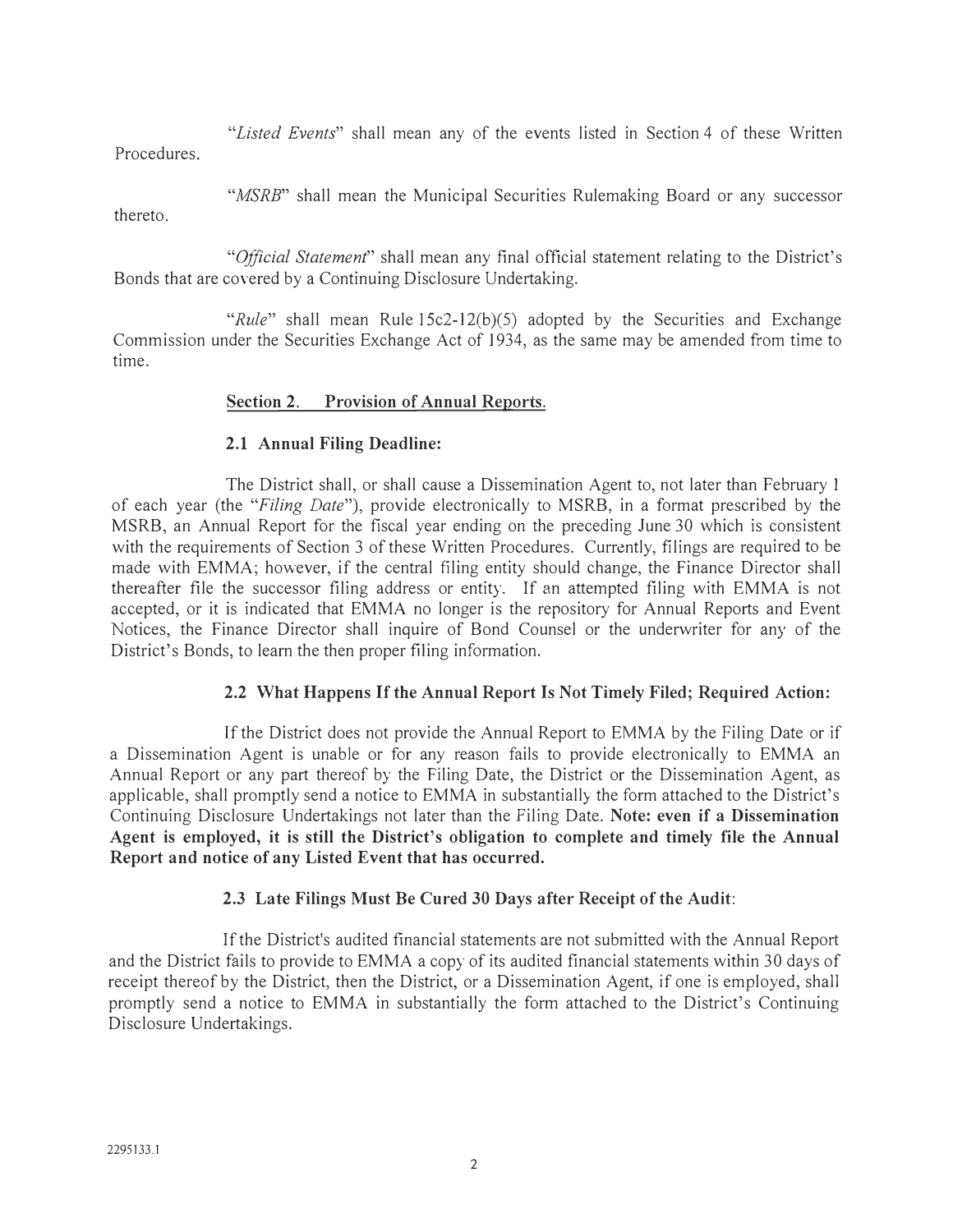#### **2.4 Determining Where to File:**

Each year prior to the Filing Date, the District shall determine the proper electronic filing address of EMMA or any successor to EMMA.

#### **Section 3. Content of Annual Reports.**

#### **3.1 Required Information:**

The Annual Report shall contain the following:

- (a) The Town's audited financial statements for the prior fiscal year (CAFR or non-CAFR) and
- (b) Annually updated operating and financial information required to be reported by the Town's Continuing Disclosure Undertakings. The Finance Director shall, or shall cause the Dissemination Agent to, review each Continuing Disclosure Undertaking for the Town's Bonds to determine what information should be updated annually. In connection with general obligation bonds, information of the following type might be required:
	- (i) Average Daily Membership;
	- (ii) Property Valuations;
	- (iii) Net Secondary Assessed Valuation by Property Classification;
	- (iv) Net Secondary Assessed Valuations of Major Taxpayers;
	- (v) Record of Real and Secured Property Taxes Levied and Collected;
	- (vi) Tax Rate Data;
	- (vii) General Obligation Bonded Debt Outstanding and to be Outstanding;
	- (viii) Constitutional Debt Limitation;
	- (ix) Statutory Debt Limitation; and
	- (x) Direct and Overlapping General Obligation Bonded Debt Ratios.

If the most recent Continuing Disclosure Undertaking contains fewer or different tables than set forth in a prior Continuing Disclosure Undertaking, so long as any of the Bonds are outstanding related to a prior Continuing Disclosure Undertaking that requires more or different tables, the Annual Reports require inclusion of all tables contained in the prior *and* the most recent Continuing Disclosure Undertakings.

**Note, some Arizona accountants, will, when directed to do so in writing and paid for such service, include the annually updated financial information set forth below. However, you must have a written agreement with your accountant that requires such compiling and filing with EMMA (if the accountant so agrees), prior to the accountant's commencing the audit.**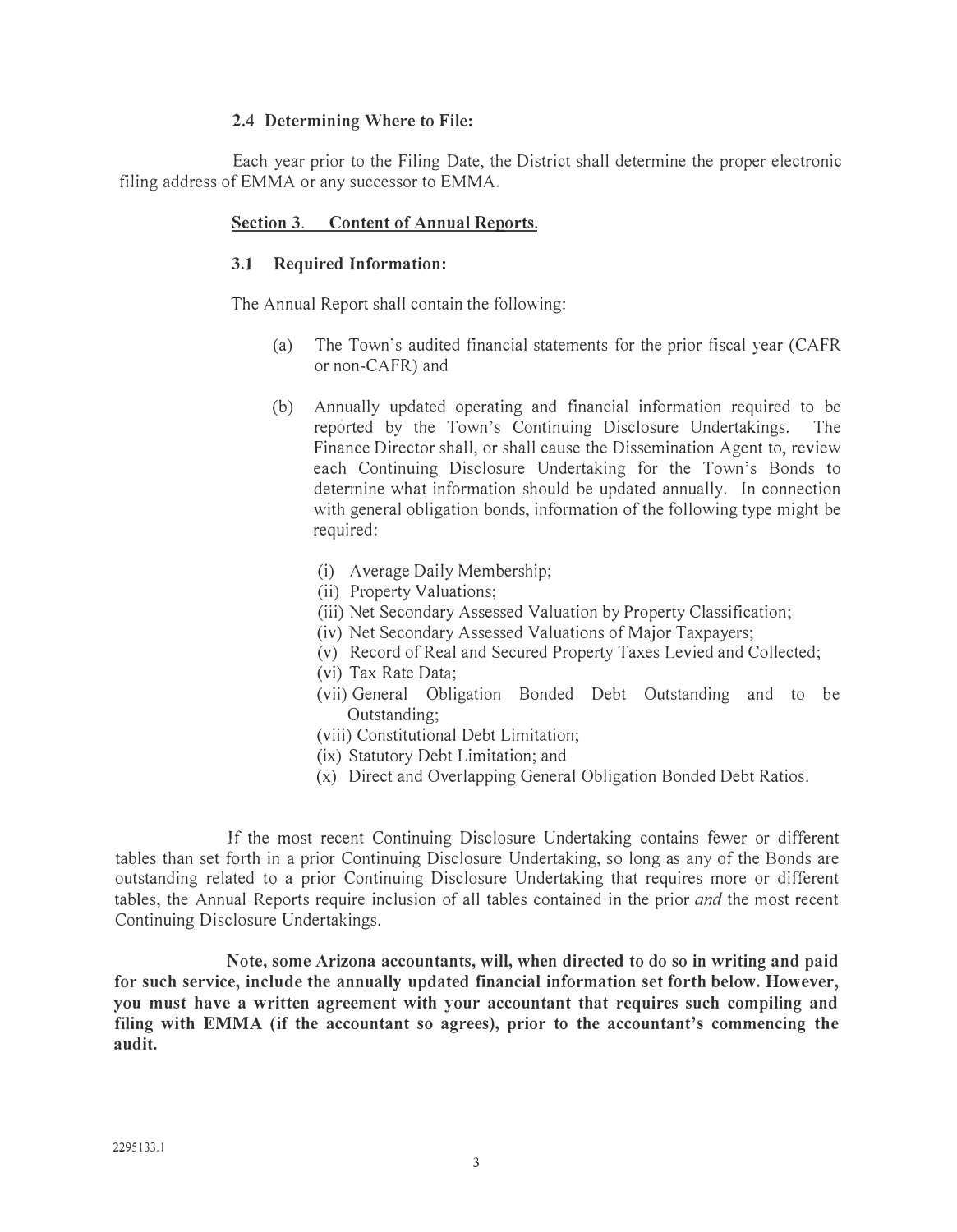## **3.2 If the audits are received in time to meet the Filing Date:**

The Annual Report may be submitted as a single document or as separate documents comprising an electronic package and may incorporate by reference other information as provided in this section, including the audited financial statements of the District.

## **3.3 If the audits are received late:**

However, if the audited financial statements of the District are not available at the time of the filing of the Annual Report, the District shall file unaudited financial statements of the District with the Annual Report and, when the audited financial statements of the District are available, the same shall be submitted to EMMA within 30 days of receipt by the District. Note further, filing of the unaudited financial statements does not relieve the District of its obligation to file the annually updated financial information, as set forth below.

#### **3.4 Amendment of Continuing Disclosure Undertaking:**

If one or more of the District's Continuing Disclosure Undertakings is amended pursuant to its terms (which might include a change arising from a change in legal requirements, change in law, or change in identify, nature of status of the District, or the type of business conducted), the District shall include in its Annual Report an explanation, in narrative form, of the reasons for the amendment and the impact of the change in the type of operating data or financial information being provided. If the amendment involves a change in accounting principles, the Town shall consult its Continuing Disclosure Undertaking(s) to determine the information that must be presented.

## **Section 4. Reporting of Listed Events.**

#### **4.1 Listed Events:**

This Section sets forth the events and the corresponding notices to be given upon the occurrence of any of the following events with respect to the District's Bonds. The District shall in a timely manner, not in excess of ten business days after the occurrence of the event (or as may be required by a subsequent amendment to the Rule), provide notice of the following events with EMMA:

- (1) Principal and interest payment delinquencies;
- (2) Non-payment related defaults, if material;
- (3) Unscheduled draws on debt service reserves reflecting financial difficulties:
- ( 4) Unscheduled draws on credit enhancements reflecting financial difficulties:
- (5) Substitution of credit or liquidity providers, or their failure to perform;
- (6) Adverse tax opinions, the issuance by the Internal Revenue Service (the "IRS") of proposed or final determinations of taxability, Notices of Proposed Issue (IRS Form 5701-TEB) or other material notices or determinations with respect to the tax status of the Bonds, or other material events affecting the tax status of the Bonds;
- (7) Modifications to rights of Bondholders, if material;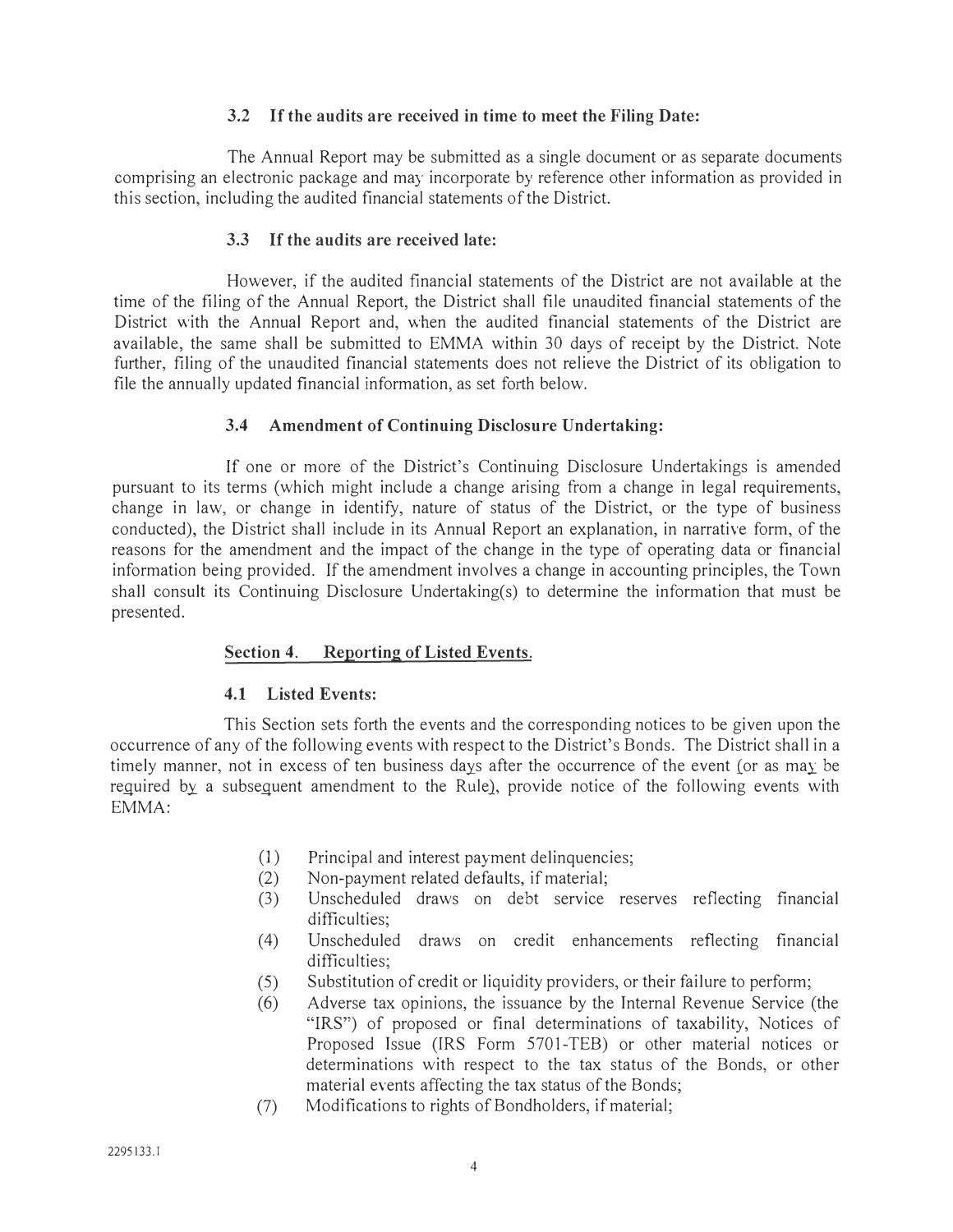- (8) Bond calls, if material, and tender offers;
- (9) Defeasances;
- (10) Release, substitution, or sale of property securing repayment of the Bonds, if material;
- ( 11) Rating changes;
- (12) Bankruptcy, insolYency, receivership or similar event of the District;
- (13) The consummation of a merger, consolidation, or acquisition involving the District or the sale of all or substantially all of the assets of the District, other than in the ordinary course of business, the entry into a definitive agreement to undertake such an action or the termination of a definitive agreement relating to any such actions, other than pursuant to its terms, if material; and
- (14) Appointment of a successor or additional trustee or the change of name of a trustee, if material.

## **Note: rating changes are probably the most common Listed Events.**

## **4.2 Effect of Bankruptcy or Receivership:**

For the purposes of the events identified above, the event of bankruptcy or receivership is considered to occur when any of the following occur: the appointment of a receiver, fiscal agent or similar officer for the District in a proceeding under the U.S. Bankruptcy Code or in any other proceeding under state or federal law in which a court or governmental authority has assumed jurisdiction over substantially all of the assets or business of the District, or if such jurisdiction has been assumed by leaving the existing governing body and officials or officers in possession but subject to the supervision and orders of a court or governmental authority, or the entry of an order confirming a plan of reorganization, arrangement or liquidation by a court or governmental authority having supervision or jurisdiction over substantially all of the assets or business of the District.

#### **Section 5. Conclusion.**

## **5.1 Changes in the Rule:**

The Rule can change from time to time. Unfortunately, the Finance Director may not be aware of these changes. Before filing an Annual Report, the Finance Director should consult Bond Counsel to determine if additional filings, change in the Listed Events, or other changes in the Rule, have occurred which would affect either the Annual Report or Listed Events.

#### **5.2 Continuity:**

Continuity is very important. Therefore, any change of Finance Director requires that the new Finance Director review and continue to provide Annual Reports and Listed Event filings in accordance with these Written Procedures. In fact, when a new Finance Director is appointed, the appointee should communicate with Bond Counsel to see if these Written Procedures should be updated and to generally discuss the requirements set forth herein. Any New Finance Director should be given a copy of these Written Procedures, or the then current version of these Written Procedures.